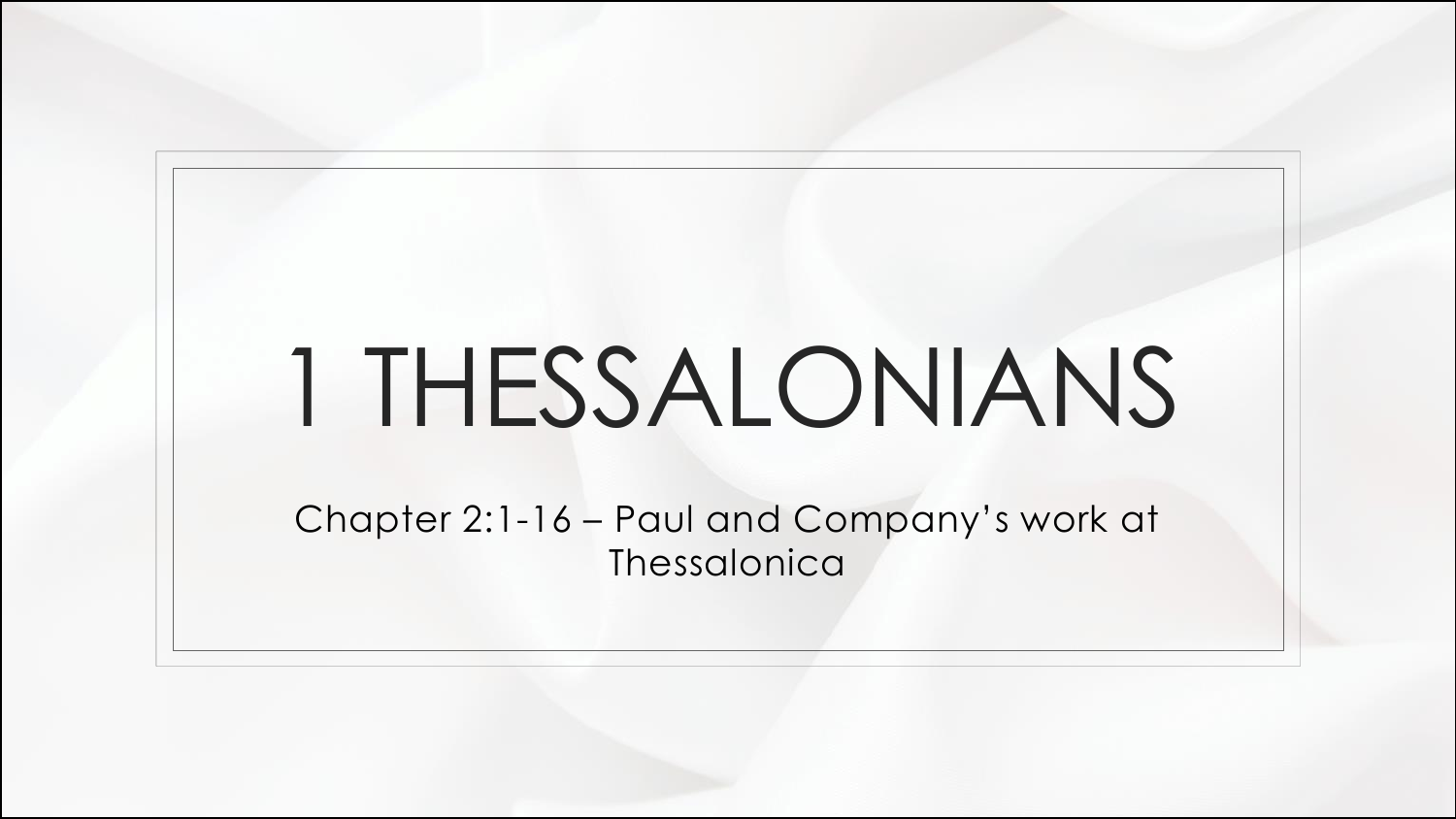## **Their Work at Thessalonica**

- 1 st: **For**, the Thessalonians knew the *kind of men they were* and their *boldness* in the work they did among them – 2:1-2
	- Assure the Thessalonians that becoming followers of them and the Lord was a proper thing to do, seeing their work *was not in vain* – 2:1; 1:6, 9
	- Assures by recalling his company's bold preaching despite opposition 2:2
- 2 nd: **For**, Paul's company was *responsible to God* to preach the truth as *entrusted* them, *pleasing God* and not man – 2:3-4
	- This could explain their boldness or their pure character/motive in preaching
	- Their preaching didn't come from error, uncleanness, or deception, but from  $God - 2:3$
	- Instead, they were approved by God to preach the gospel entrusted to them  $-2:4$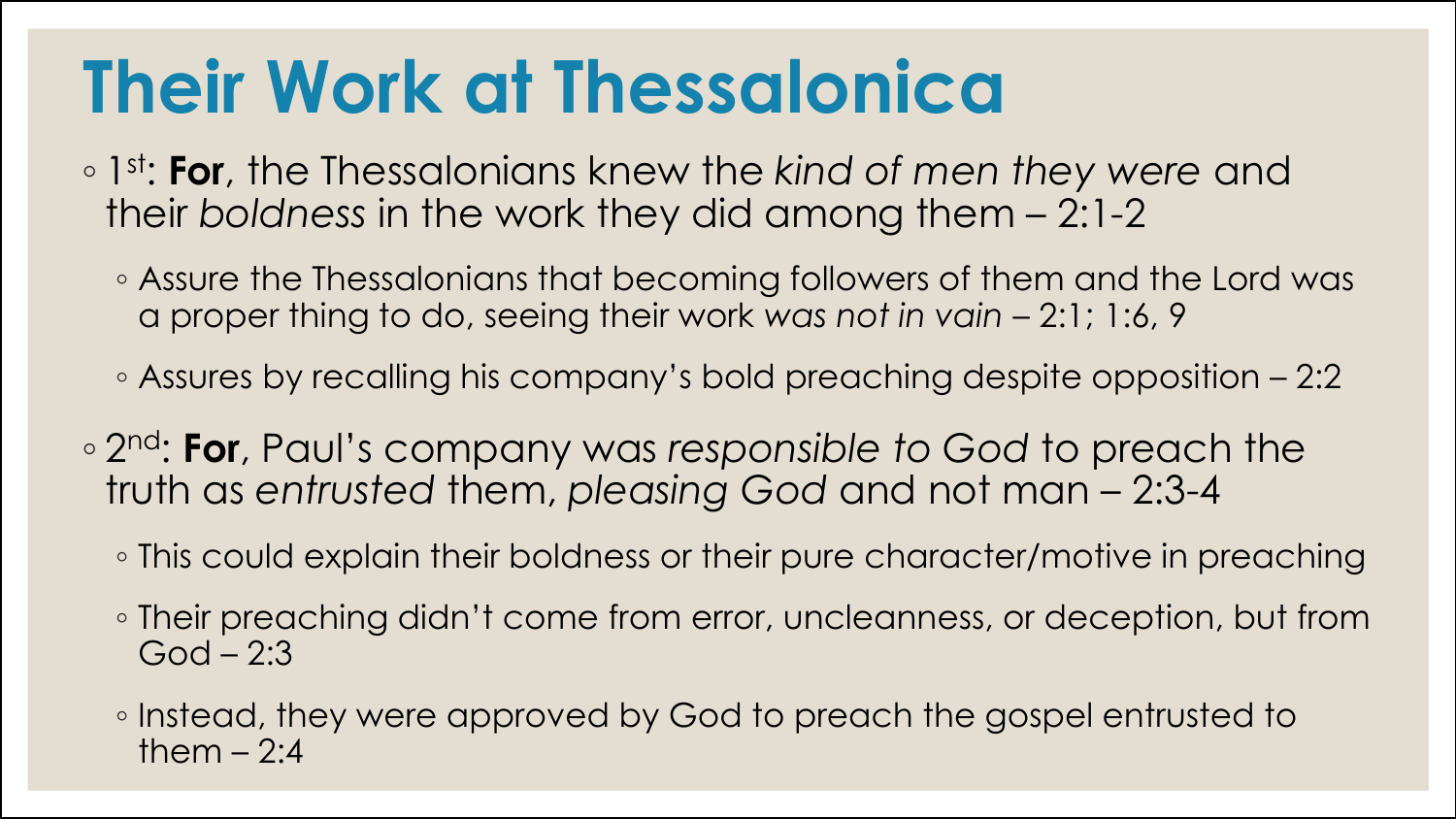## **Their Work at Thessalonica**

- 3 rd: **For**, the Thessalonians knew they were *approved stewards* of God by how they preached among them – 2:5-8
	- They didn't use flattering words as a cover for greed 2:5
	- They never sought personal glory, though as apostles they might have demanded it – 2:6-7
	- Their affection led them to happily give *themselves* to the Thessalonians 2:8
- 4<sup>th</sup>: **For**, the Thessalonians knew that their lifestyle was worthy of God's calling, being full of care and devotion - 2:9-12
	- They saw their love in laboring and toiling to support their preaching 2:9; 1 Cor. 9:9; 1 Tim. 5:18; Phil. 4:16; 1 Cor. 9:12; 2 Thess. 3:7-9
	- Paul appeals to them and God as witnesses of their holy and devout conduct designed to lead them to "walk worthy of God" – 2:10-12; Col. 1:12-14; 2 Pet. 1:10-11